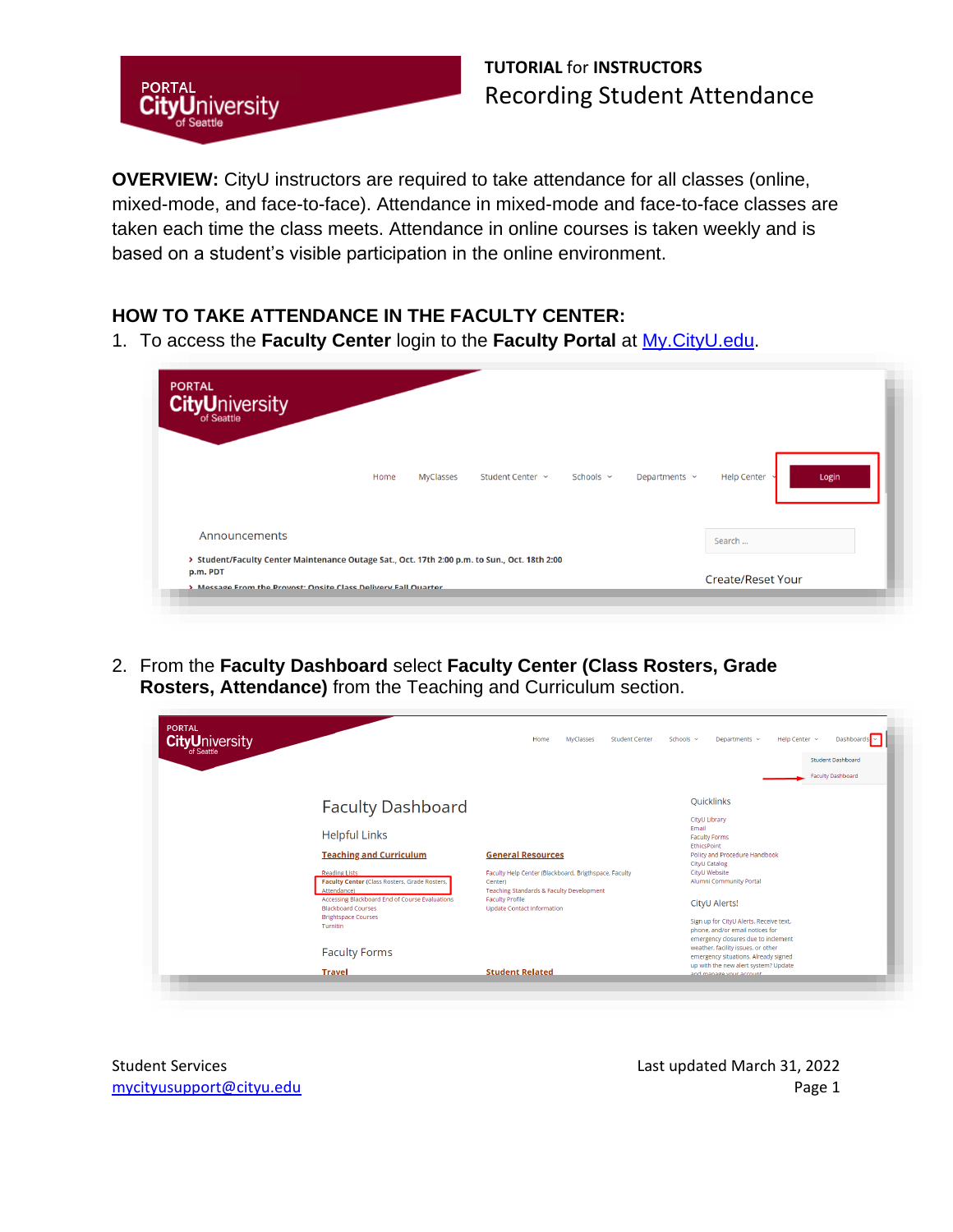

3. You can also access the Faculty Center from your Brightspace courses. From your course, expand the Prepare Your Course for Students module, select Weekly Attendance and then click on the link to the faculty Center.

| Prepare Your Course for<br>Students                         | <b>Weekly Attendance</b>                                                                                                                                                                                                                                                                                                                                                                        |
|-------------------------------------------------------------|-------------------------------------------------------------------------------------------------------------------------------------------------------------------------------------------------------------------------------------------------------------------------------------------------------------------------------------------------------------------------------------------------|
| Brightspace Use<br>囼<br>Requirements at CityU<br>lass Shell | Recording student attendance on a weekly basis through CityU's Faculty Center is an<br>important responsibility for retention efforts and financial aid reporting. Accurate<br>recording of student attendance helps CityU comply with financial aid/tuition<br>assistance programs, as well as determining a non-engaged student's withdrawal<br>status, tuition refund eligibility, and more. |
| 目<br><b>Preparation Checklist</b><br>Reading List<br>e      | Both weekly attendance and final grades are recorded in the Faculty Center of CityU's<br>student information center. You will also find a link to the Faculty Center from the<br>MyCityU Faculty Dashboard.                                                                                                                                                                                     |
| Management<br>  Weekly Attendance                           |                                                                                                                                                                                                                                                                                                                                                                                                 |

4. On the **CityU Faculty Homepage**, click the Faculty Center tile.

| Profile | <b>Student Records</b> | ▼ CityU Faculty Homepage<br><b>Faculty Center</b> | <b>Classes</b> |  |
|---------|------------------------|---------------------------------------------------|----------------|--|
|         |                        |                                                   |                |  |
|         |                        |                                                   |                |  |

5. You will land on the **My Schedule** page. From there, click the **Take Attendance** tab underneath your teaching schedule.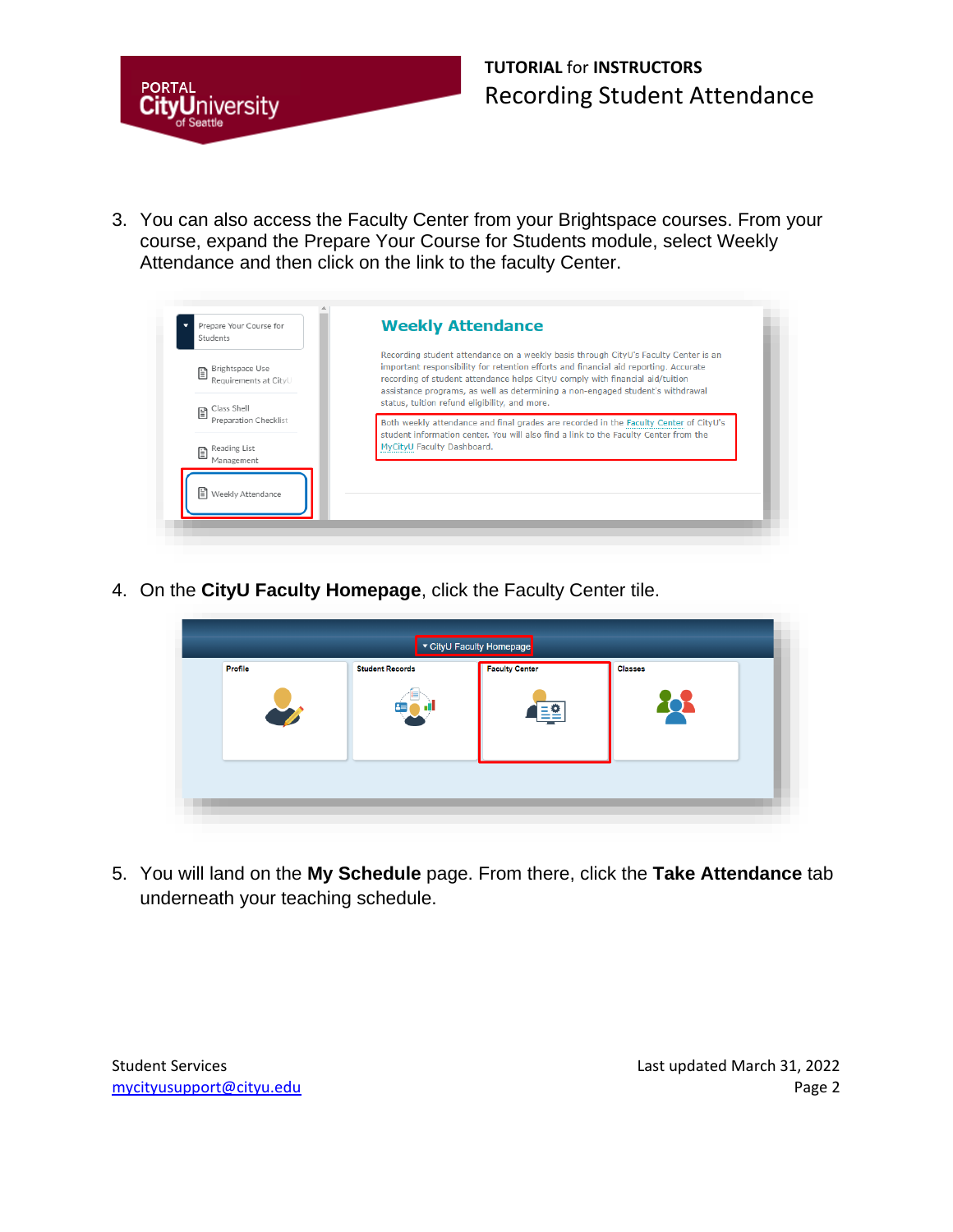

| <b>&lt; CityU Faculty Homepage</b> | <b>CityU Faculty Center</b>                                                                                                                |
|------------------------------------|--------------------------------------------------------------------------------------------------------------------------------------------|
|                                    |                                                                                                                                            |
| My Schedule                        | Faculty Center Search Learning Management                                                                                                  |
|                                    | My Schedule   Class Roster   Grade Roster                                                                                                  |
|                                    | <b>Faculty Center</b>                                                                                                                      |
|                                    | My Schedule                                                                                                                                |
|                                    |                                                                                                                                            |
|                                    | Change Term                                                                                                                                |
|                                    | Cinter 2020-2021   City<br>University of Seattle                                                                                           |
|                                    | My Exam Schedule<br>Select display option                                                                                                  |
|                                    |                                                                                                                                            |
|                                    | Show Il Classes<br>Show Enrolled Classes Only                                                                                              |
|                                    | Grade Roster<br><b>SW</b> Gradebook<br>Assignments<br><b>Ed</b> Learning Management<br>Icon Legend<br><b>Re</b> Class Roster               |
|                                    |                                                                                                                                            |
|                                    | My Teaching Schedule > Winter 1020-2021 > City University of Seattle                                                                       |
|                                    | Personalize   View All   (3)   [12]<br>First (4) 1-2 of 2 (a) Last<br>Class Title<br>Enrolled Days & Times<br>Class Dates<br>Class<br>Room |
|                                    | Student Orientation<br>OR 100-01<br>Jan 11, 2021-<br>高田<br>Mo 12:00AM - 12:00AM<br>TBA                                                     |
|                                    | Feb 14, 2021<br>(1593)<br>(Lecture)<br>OR 105-01<br>Feb 22, 2021-                                                                          |
|                                    | Student Success (Lecture) 21<br>Mo 12:00AM - 12:00AM<br>TBA<br>Mar 28, 2021<br>(1594)                                                      |
|                                    | View Weekly Teaching Schedule<br>Go to top<br>Take Attendance                                                                              |
|                                    |                                                                                                                                            |
|                                    | My Exam Schedule > Winter 2020-2021 > City University of Seattle                                                                           |
|                                    | You have no final exams scheduled at this time.                                                                                            |
|                                    | Go to too                                                                                                                                  |
|                                    |                                                                                                                                            |
|                                    |                                                                                                                                            |
|                                    | So to top                                                                                                                                  |

6. On the Record Attendance page, a list of terms available to take attendance is displayed. Choose the desired term (quarter) by **clicking on the blue hyperlinked term**.



Student Services **Last updated March 31, 2022** mycityusupport@cityu.edu entitledu Page 3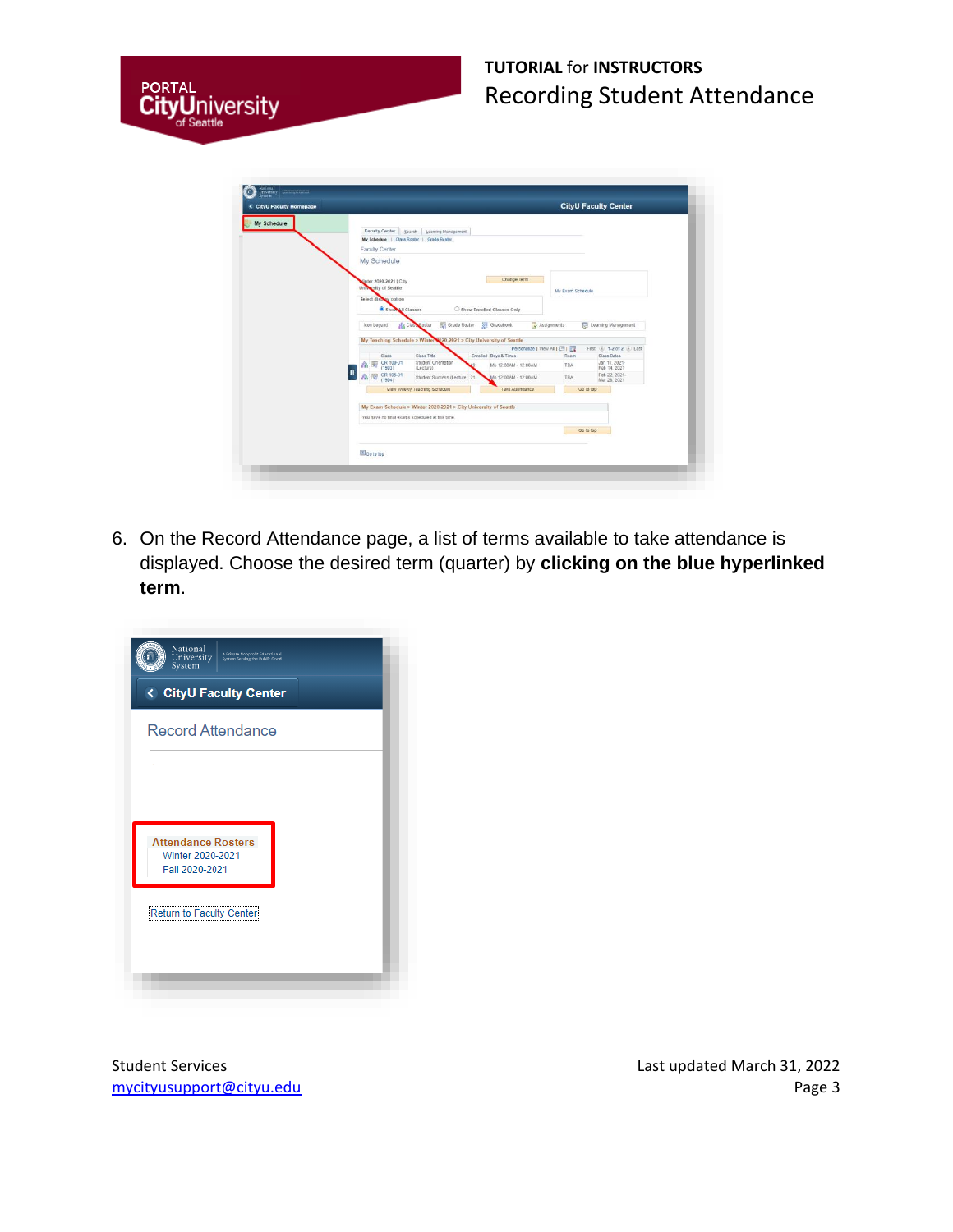

7. A list of courses for the selected term is displayed. Choose the desired class by **clicking on the blue hyperlinked course title**.

| <b>Record Attendance</b>   |                            |                                    |                       |                            |                         |              |                               |  |
|----------------------------|----------------------------|------------------------------------|-----------------------|----------------------------|-------------------------|--------------|-------------------------------|--|
|                            |                            |                                    |                       |                            |                         |              | Winter 2020-2021              |  |
| Select class to view       |                            |                                    |                       |                            |                         |              |                               |  |
| <b>Course Title</b>        |                            | <b>Subject Catalog Nbr Section</b> | <b>Class</b>          | <b>Class</b><br><b>Nbr</b> | <b>Instruction Mode</b> | Location     | Institution                   |  |
| <b>Student Orientation</b> | $\Omega$ $\Omega$ $\Omega$ |                                    | $\Omega$ <sup>1</sup> | 1593                       | FL                      | <b>USADL</b> | City University of<br>Seattle |  |
| <b>Student Success</b>     | <b>OR</b>                  | 105                                | 01                    | 1594                       | <b>FL</b>               | <b>USADL</b> | City University of<br>Seattle |  |

8. For each course a list of attendance dates will appear. Choose the date by clicking the number for the Class Meeting to record attendance for the specified date.

9.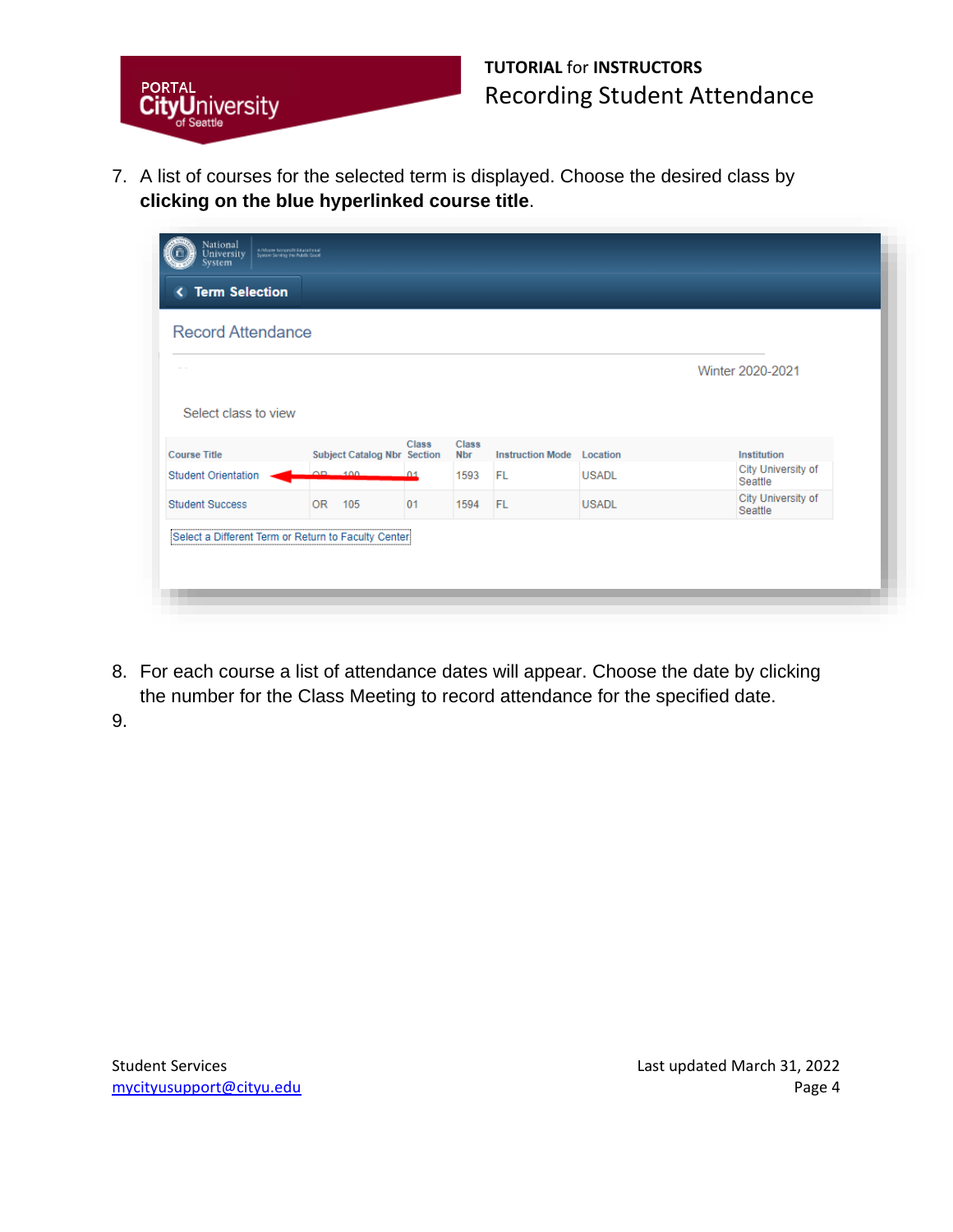

| <b>Record Attendance</b>       |                        |                               |                  |
|--------------------------------|------------------------|-------------------------------|------------------|
|                                |                        |                               | Winter 2020-2021 |
| <b>Student Orientation</b>     |                        |                               |                  |
|                                |                        |                               |                  |
| Instruction Mode: FL           | Location Code: USADL   |                               |                  |
| Select class date/time to view |                        |                               |                  |
|                                |                        |                               |                  |
| <b>Class Meeting</b>           | <b>Attendance Date</b> | <b>Attendance Posted Date</b> |                  |
| 1                              | 01/11/2021             | 01/25/2021                    |                  |
| $\overline{2}$                 | 01/18/2021             | 01/25/2021                    |                  |
| 3                              | 01/25/2021             | 02/01/2021                    |                  |
| 4                              | 02/01/2021             |                               |                  |

10.An attendance roster with enrolled students is displayed. Verify that all listed students participated for the specific week. If all students were present, faculty can click the **Select All Present** button. If a student is missing from the attendance roster, please email *mycityusupport@cityu.edu*. Include the course information (i.e. BC 306 #1234) and student information.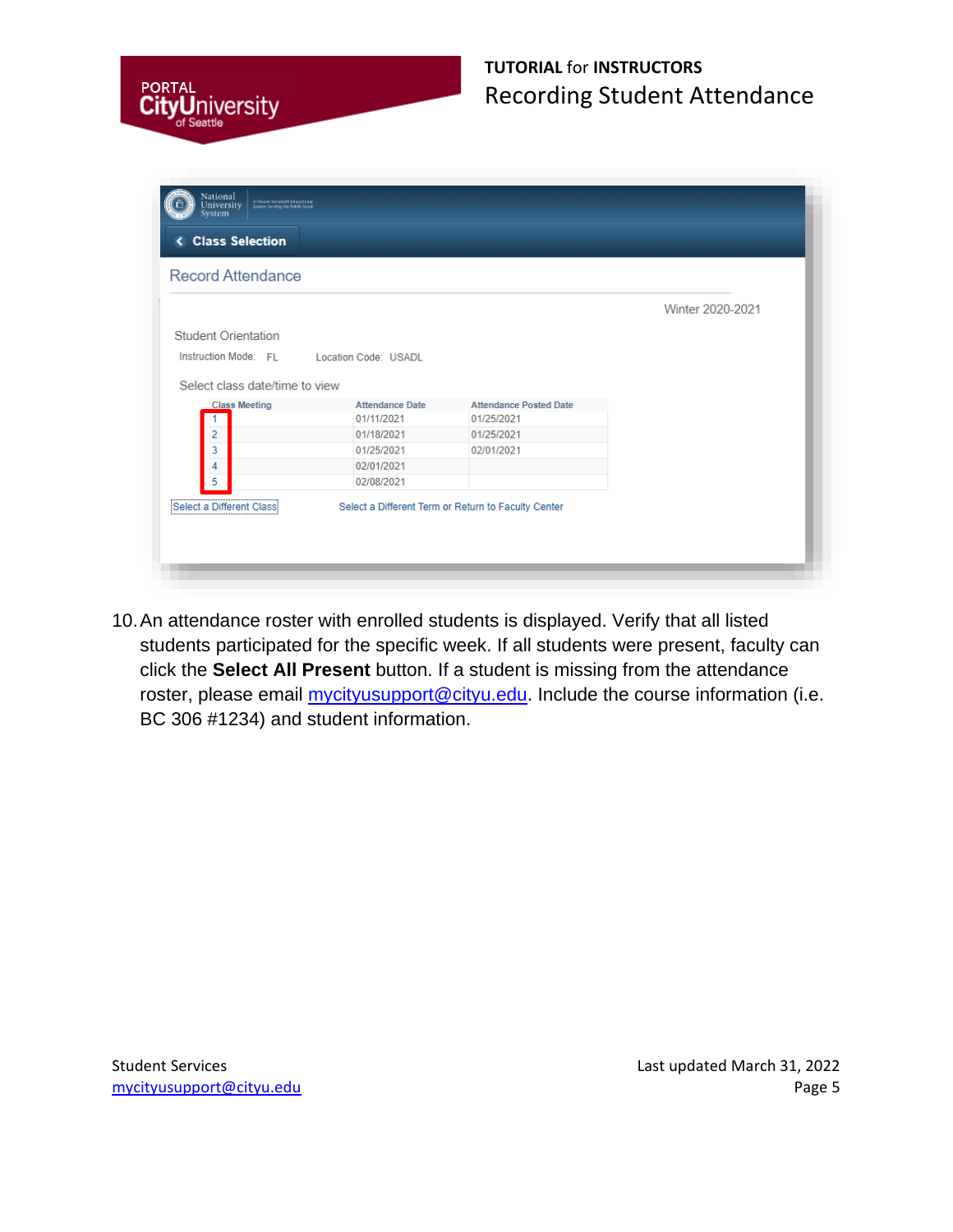

|     |                                  | Course ID 007790            | <b>Student Orientation</b> |               |                               | <b>Institution:</b>         | City University of Seattle |                                                   |                  |  |
|-----|----------------------------------|-----------------------------|----------------------------|---------------|-------------------------------|-----------------------------|----------------------------|---------------------------------------------------|------------------|--|
|     |                                  | Subject OR                  | 100                        |               |                               | Term:                       | Winter 2020-2021           |                                                   |                  |  |
|     |                                  | Class Nbr 1593              | 01<br>Lecture              |               |                               | Session:                    | 5 Week DL                  |                                                   |                  |  |
|     | Template Nbr 4                   |                             |                            |               |                               | <b>Attendance From Time</b> |                            |                                                   |                  |  |
|     | Attendance Type MTG              |                             | <b>Class Meeting</b>       |               |                               | <b>Attendance To Time</b>   |                            |                                                   |                  |  |
|     |                                  | *Attendance Date 02/01/2021 |                            |               |                               |                             |                            |                                                   |                  |  |
|     |                                  |                             |                            |               |                               |                             |                            |                                                   |                  |  |
|     |                                  |                             |                            |               |                               | Post Attendance             |                            | Select All Present<br><b>Deselect All Present</b> |                  |  |
|     |                                  |                             |                            |               | <b>Attendance Posted Date</b> |                             |                            |                                                   |                  |  |
| *ID | <b>Student Attendance Roster</b> | <b>Name</b>                 | Present                    | <b>Absent</b> | Excused                       | Reason                      | *Attendance<br>Date        | <b>Instructor ID</b>                              | *Academic Career |  |
|     | Q                                | ,Anya                       | $\Box$                     | п             |                               |                             | 02/01/2021<br>$\checkmark$ |                                                   | Undergraduate    |  |
| 2   | Q                                | Maurizio                    | ΙI                         | П             |                               |                             | 02/01/2021<br>$\checkmark$ |                                                   | Undergraduate    |  |

11.To mark a student absent check the **Absent box**, check **Excused** for pre-arranged absences, and enter a **Reason** code for the absence (excused and unexcused) by clicking the contextual menu to the right of the box.

|         |        | <b>Attendance Posted Date</b> |                        |        |
|---------|--------|-------------------------------|------------------------|--------|
| Present | Absent | Excused                       | Reason                 | From T |
|         |        |                               |                        |        |
|         | J      |                               | Unexcused <sup>v</sup> |        |
|         |        |                               | <br>Sick<br>           |        |
|         |        |                               |                        |        |
|         |        |                               |                        |        |
|         |        |                               |                        |        |

Student Services **Last updated March 31, 2022** mycityusupport@cityu.edu Page 6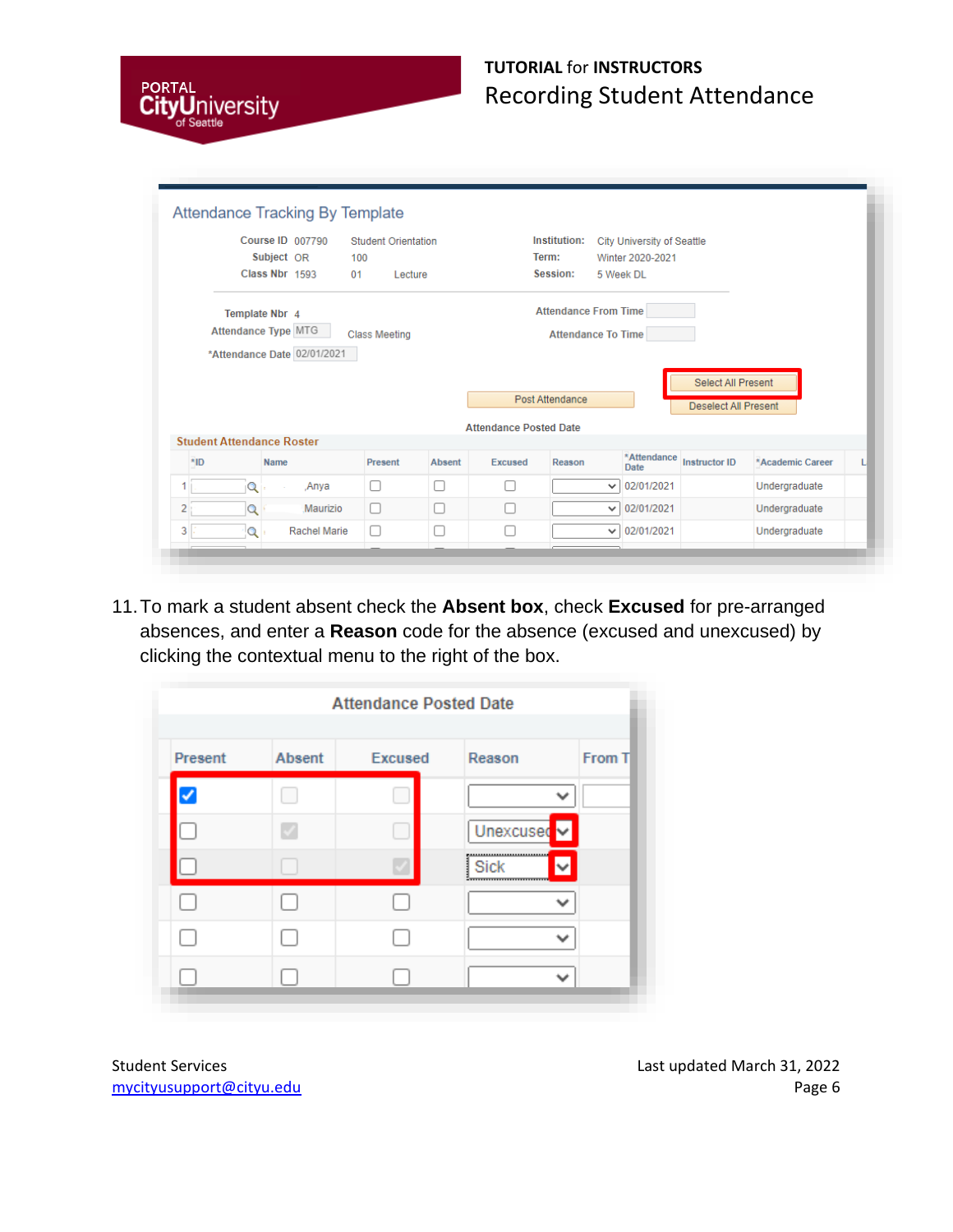

#### Reason codes include the following:

| Reason              | *Atte<br>Date |
|---------------------|---------------|
|                     | 02/0          |
|                     |               |
| <b>Jury Duty</b>    |               |
| Maternity/Paternity |               |
| Other               |               |
| Personal            |               |
| Religious           |               |
| <b>Sick</b>         |               |
| Unexcused           |               |

Once all student attendance is recorded, scroll to the top of the page and click the **Post Attendance** button.

|                             | Course ID 007790 |                      | <b>Student Orientation</b> | Institution:<br>City University of Seattle |
|-----------------------------|------------------|----------------------|----------------------------|--------------------------------------------|
| Subject OR                  |                  | 100                  |                            | Term:<br>Winter 2020-2021                  |
| Class Nbr 1593              |                  | 01                   | Lecture                    | Session:<br>5 Week DL                      |
| Template Nbr 4              |                  |                      |                            | <b>Attendance From Time</b>                |
| Attendance Type MTG         |                  | <b>Class Meeting</b> |                            | <b>Attendance To Time</b>                  |
| *Attendance Date 02/01/2021 |                  |                      |                            |                                            |
|                             |                  |                      |                            | Select All Present                         |
|                             |                  |                      |                            | Post Attendance<br>Deselect All Present    |

Student Services **Last updated March 31, 2022** mycityusupport@cityu.edu Page 7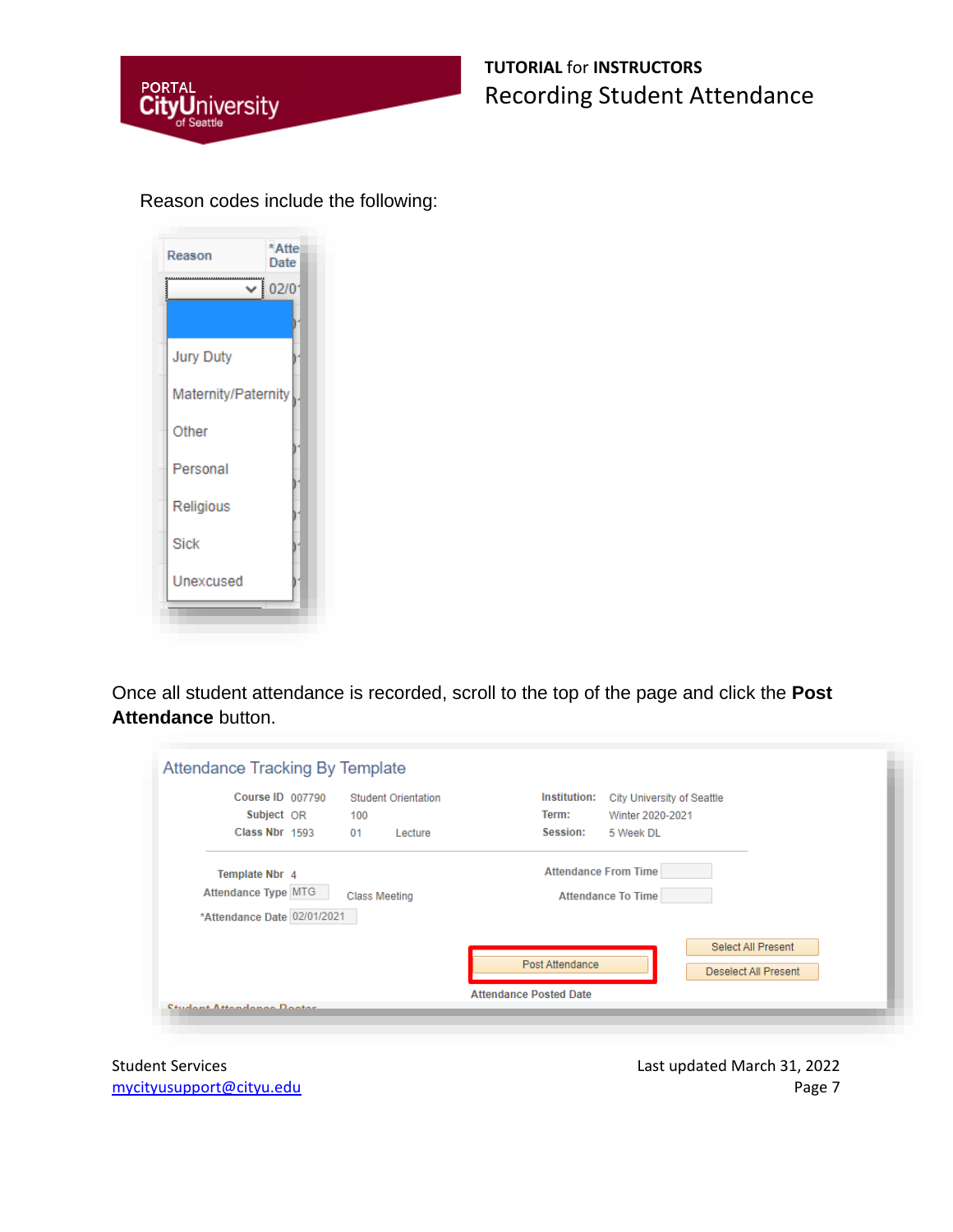

12. After attendance is posted, click **Template Selection** to be returned to the **Record Attendance** page (number 8 above).

| <b>Template Selection</b>              |                            |                                            |
|----------------------------------------|----------------------------|--------------------------------------------|
| <b>Attendance Tracking By Template</b> |                            |                                            |
| Course ID 007790                       | <b>Student Orientation</b> | Institution:<br>City University of Seattle |
| Subject OR                             | 100                        | Term:<br>Winter 2020-2021                  |
|                                        | 01<br>Lecture              | Session:<br>5 Week DL                      |
| Class Nbr 1593                         |                            |                                            |
| Template Nbr 4                         |                            | <b>Attendance From Time</b>                |

13. On the Record Attendance page, you can:

- Select a different **Class Meeting** for the same class to submit attendance for
- **Select a Different Class** (Note: this and the **Class Selection** link will take you to the same place) to take attendance for
- **Select a Different Term or Return to the Faculty Center**